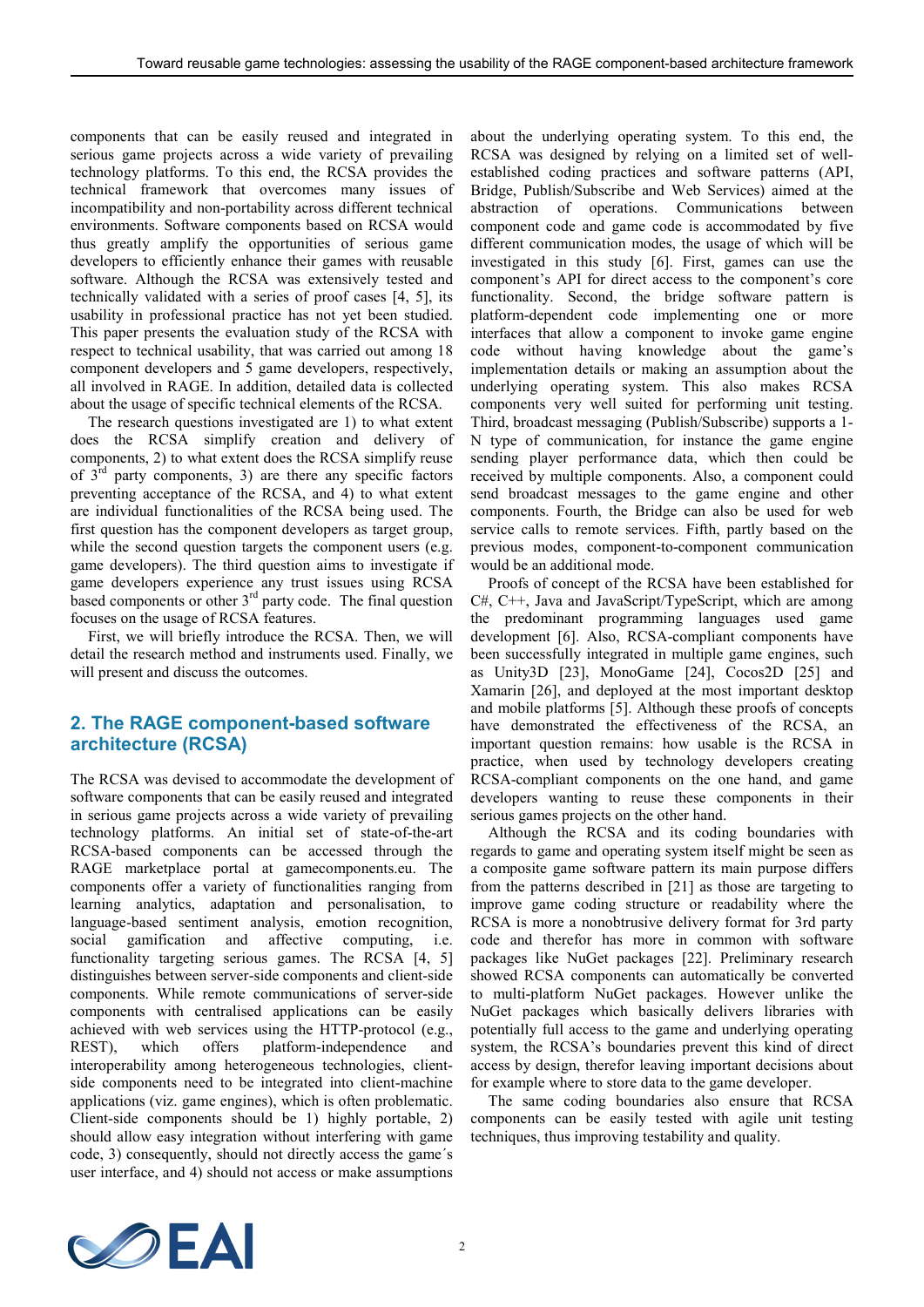## **3. Method**

The study was carried out with two extensive questionnaires that were administered in January 2018 to 18 component developers and five game developers (component users), respectively, involved in the RAGE project. Both groups are users of the RCSA, be it from different perspectives: component developers need to accept the RCSA to build upon, while game developers need to accept RCSA based components and the integration methodology the RCSA provides.

## 3.1. Target groups

The pool of potential participants familiar with the architecture was necessarily restricted to individuals within the RAGE project. The 18 component developers in the RAGE project were employees at research institutes from different European countries. The five game developers were professionals from the four game studios that were part of the RAGE consortium. In both groups, the age distribution is bimodal, revealing two peaks, one typically under 25 years and one around 40 years, respectively.

## 3.2. RCSA Components

The study relies on participants´ operational experiences, either as a developer or as a user, with one or more of up to 30 initial software components developed by RAGE. The quality and nature of the components' pedagogical functionalities are expressly excluded from current evaluation, as these are reported in separate studies. Now, the focus is on the usability of the architecture in the practices of software development and game development. Usability issues might particularly surface for client-side RCSA components, as they are inherently bound to the abstraction layers, e.g. by using the bridge pattern.

Instructions and support to component developers and game developers were provided through manuals, workshops and component code reviews. Component developers were supported with downloadable Visual Studio project templates for both C# and TypeScript (a superset of JavaScript including static typing). Most of the (client-side) components are written in C# and benefit from portable assemblies that are used across Visual Studio, Xamarin as well as the Unity3D game development platform. C# based project templates have been made available, including a regular (.NET 3.5) project and a portable assembly counterpart using the same source code. Both projects preserve portability by using a common subset of the two .NET framework versions in order to compile. Also, code snippets for implementing various bridge interfaces were made available.

#### 3.3 Games

To assess the functioning of components in real games with real end-users, the four game studios in RAGE created seven component-based serious games of which the majority was created using Unity3D. The games focus on various social and entrepreneurial skills and address diverse target groups including school and university students, sports volunteers, policemen and corporate candidates. Overall, over 1500 participants in total were involved in the game pilots. Details about the game pilots and their evaluations can be found in [27, 28].

#### 3.4 Questionnaires

We opted for questionnaires rather than interviews to avoid 1) any influences of interviewers and 2) potential issues resulting from (spoken) language barriers, given the various nationalities involved. Because of the two different target groups, two separate questionnaires were developed, both with a similar setup and structure, but with slightly different questions in some sections. The questionnaires were based on the Technology Acceptance Model (TAM) [7, 8], which was designed to collect information on perceived usefulness and ease of use, both being indicators of technology acceptance and usability. TAM was preferred to USE (Usefulness, Satisfaction, and Ease of use) [9], TTF (Task-Technology Fit) [10] and SUS (System Usability Scale) [11]. The USE and SUS instruments were discarded as they are more focused on the (graphical) user interfaces and associated end-user experiences and are difficult to apply to software coding and architectures. Task-Technology Fit was discarded, because of the lack of a suitable profile and the efforts required to create a new profile and validate it. The TAM-based questionnaire uses six items for each scale; topics are briefly indicated in Table 1.

**Table 1.** Topics covered by the TAM-based questionnaire for RCSA usability.

|             | <b>Perceived usefulness</b> | Ease of use              |
|-------------|-----------------------------|--------------------------|
| $\mathbf 1$ | Faster task accomplishment  | Easy to learn            |
| 2           | Enhanced job performance    | Easy to control          |
| 3           | Improved productivity       | Clear and understandable |
| 4           | Enhanced effectiveness      | Flexible to use          |
| 5           | Makes jobs easier           | Easy to become skilful   |
| 6           | Usefulness in job           | Easy to use              |
|             |                             |                          |

For the TAM questions we used 'RAGE architecture' as subject, except for the first question on perceived usefulness in the component developers' questionnaire where we expressly used 'the RAGE architecture when creating reusable components' specifying the task more explicitly.

The 7 point Likert scales used the following labels for the perceived usefulness questions: 'extremely unlikely', 2, 3, 4, 5, 6 and 'extremely likely', respectively.

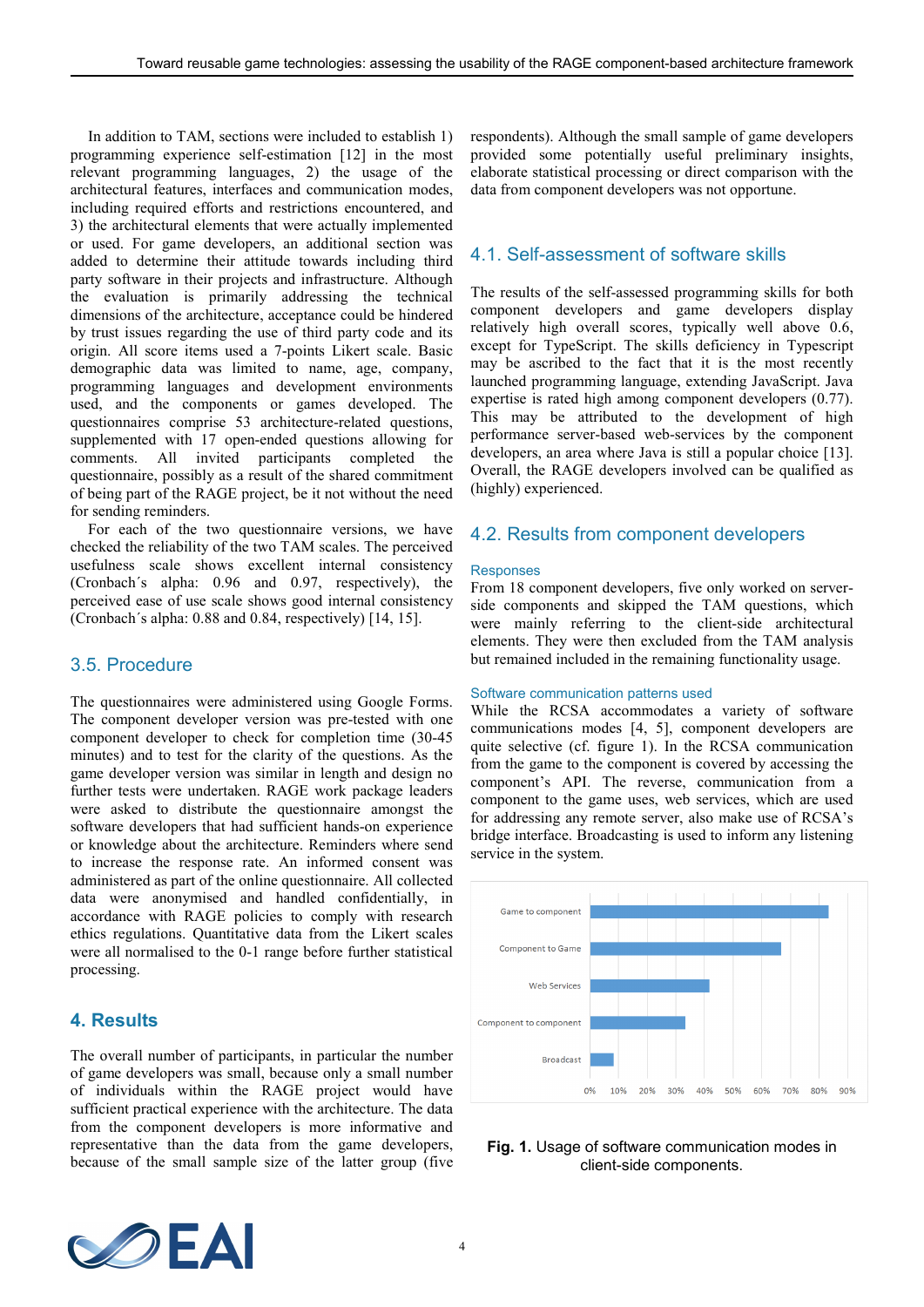Figure 1 shows that game to component communication through component's API is most abundantly used. Communication in the reversed direction, that is, the component using an interface from the Bridge in order to gain access to the game or operating system functionality (such as saving and loading data), is also frequently used. Using this same mechanism to gain access to web-services was less used. Mutual communications between components were not much used as most components work independently from each other. Publish/subscribe broadcasting was the least popular communication mode. In sum, most RCSA communication modes are being used in the components, most frequently the ones using the components' APIs and the bridge interfaces.

#### Reported issues and comments

A comment was made about the risks of using files with the textual data format. This may cause UTF encoding issues when loading XML files. The .NET framework works internally with UTF-16 encoded strings [16], and as such it defaults to UTF-16 encoded XML files. Forcing UTF-8 output as used by some web-services requires some additional coding [18]. Binary data is currently only supported in C# by base64 encoding it [17].

One component developer highly appreciated using the bridge for platform dependent functionality but expressed concerns about the obligation for game developers to implement interfaces for the bridge, because they are reluctant to implement code that is not strictly related to their games. Their proposed solution was to include a ready to use bridge class with the component. Although the concern is legitimate, the proposed solution of adding a bridge actually undermines platform independence. Pointing towards the available code snippets providing reference was inspired by one of the leading game platforms, Unity3D, not supporting modern async/await type of method invocations during RCSA design. Only recently Unity3D has started supporting a more up-to-date .NET framework [19]. The RCSA easily supports this new framework with its portable assembly counterpart. Preliminary research also indicated that .Net Core 2.0 and newer are easy to add using the same shared sources mechanism as used for creating the portable assemblies. Besides the current interface, which does not enforce async calls, leaves the actual sync/async choice to the game programmer.

During component creation, one-third of the component developers reported having requested (and received) some support for the architecture team. Most component developers indicated that they would use the RCSA in future projects.

#### Architecture usability

Figure 2 and figure 3 show the normalised mean scores from the component developers on six items of the perceived usefulness scale and ease of use scale, respectively.



#### **Fig. 2**. Perceived usefulness according to component developers (normalized scores).



#### **Fig. 3.** Ease of use according to component developers (normalized scores).

Perceived usefulness has a mean score of 0.55 (standard error 0.05), whereas ease of use received a mean score of 0.64 (standard error 0.05), both representing values well above average. Actually, all separate items received scores above 0.50. Notably, component developers indicate that the RCSA makes tasks easier, helps to accomplish tasks more quickly and efficiently, and thereby improves job performance and productivity (perceived usefulness). Also, the RCSA is easy to understand, provides a flexible way to create components, which can be easily applied.

#### 4.3. Results from game developers

#### Responses

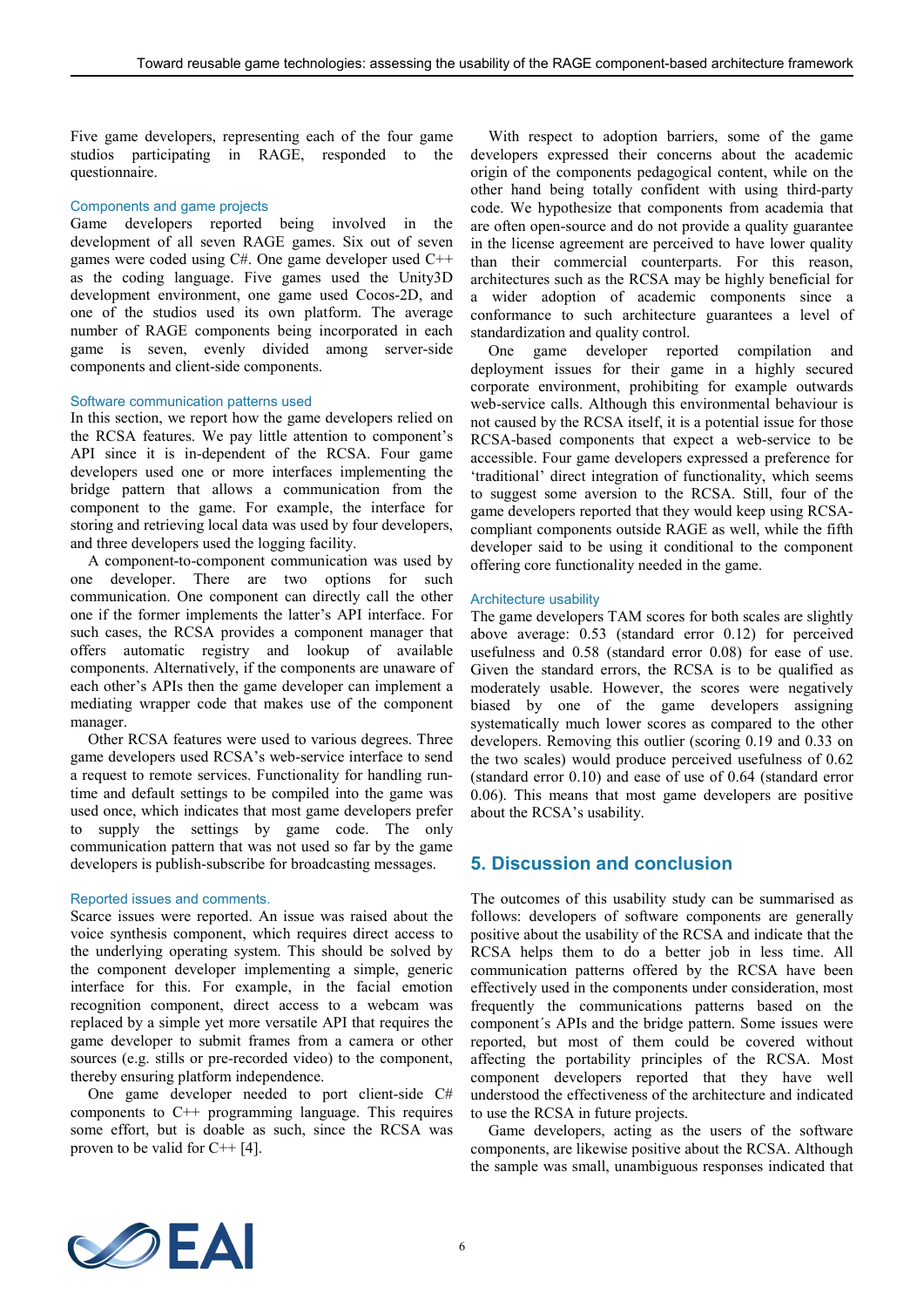most game developers qualify the RCSA-compliant components as useful and easy to integrate. Also, game developers used most of the communication patterns provided by the RCSA. Functionality for handling run-time and default settings to be compiled into the game was scarcely used, however. It seems that most game developers prefer to supply the settings through the game code. The tendency to stay in full control of their game application may pose a barrier to adoption of the RCSA. In [20] it was established that game studios are generally open and positive toward new technologies, but they are critical as such. They look for added value in terms of better games or commercial potential, but at the same time, they are afraid of complex and cumbersome implementation, which is understandable as their games should run smoothly without bugs or crashes. This exploitation requirement inevitably goes with some reluctance toward innovation: game developers first want to see the evidence before adopting something new. Some ambiguity was also shown by game developers raising concerns about software from academic origin, while at the same time they claimed to be confident with using thirdparty code.

Nevertheless, most game developers in the sample indicated that they would keep using the RCSA in future.

Although the respondents where RAGE project participants and this might have led to a bias in the TAM scores, the absence of high TAM scores and the presence of critical comments indicates that the respondents completed the questionnaire from a professional viewpoint and thus gives confidence the TAM scores are not biased.

Overall, this qualitative study has confirmed the practicability of the RCSA by tapping on the practical experiences of targeted component developers and game developers using the RCSA. The positive outcomes of this study open up new opportunities to flexibly incorporate advanced game functionalities in serious game projects, reduce production efforts and advance the domain of serious games at large. The outlook would be a flourishing market of advanced and affordable serious games that would contribute in purposeful ways to addressing societal problems in the fields of, e.g., media literacy, education and training, cultural heritage and social inclusion.

Future work will include monitoring acceptance by component and game developers outside RAGE and a closer investigation of the not RCSA architecture related questions on acceptance by game developers of foreign code (and especially code with an academic origin) but that might lower acceptation of components created according to the RCSA.

#### **Acknowledgements.**

This work has been partially funded by the EC H2020 project RAGE (Realising an Applied Gaming Eco-System); an Applied Gaming Eco-System); http://www.rageproject.eu/; Grant agreement No 644187.

#### **References**

- [1] Carl Abt: Serious games. Viking Press, New York (1970).
- [2] T.M. Connolly, E.A. Boyle, E. MacArthur, T. Hainey and J.M. Boyle: A systematic literature review of empirical evidence on computer games and serious games. In: Computers & Education 59 (2), 661–686. DOI: 10.1016/j.compedu.2012.03.004 (2013).
- [3] Stewart, J., Bleumers, L., Van Looy, J., Mariën, I., All, A., Schurmans, D., Willaert, K., De Grove, F., Jacobs, A., and Misuraca, G.: The Potential of Digital Games for Empowerment and Social Inclusion of Groups at Risk of Social and Economic Exclusion: Evidence and Opportunity for Policy. Centeno, C. (Ed.), Joint Research Centre, European Commission. (2013).
- [4] G.W. van der Vegt, W. Westera, E. Nyamsuren, A. Georgiev and I. Martinez Ortiz: RAGE architecture for reusable serious gaming technology components. In: International Journal of Computer Games Technology. Article ID 5680526. DOI: 10.1155/2016/5680526. (2016).
- [5] W. van der Vegt, E. Nyamsuren and W. Westera: RAGE Reusable Game Software Components and Their Integration into Serious Game Engines. In: Proceedings of the 15th International Conference on Software Reuse (ICSR 2016). Springer International Publishing, Basel, 165-180 (2016).
- [6] RedMonk: The RedMonk programming languages rankings: January 2015, [http://redmonk.com/sogrady/2015/01/14/language](http://redmonk.com/sogrady/2015/01/14/language-rankings-1-15/)[rankings-1-15/,](http://redmonk.com/sogrady/2015/01/14/language-rankings-1-15/) last accessed 2018/05/15.
- [7] Davis, F. D.: Perceived Usefulness, Perceived Ease of Use, and User Acceptance of Information Technology. In: MIS Quarterly 13(3): 319-340 (1989).
- [8] Marangunić, N. and Granić A.: Technology acceptance model: a literature review from 1986 to 2013. Universal Access in the Information Society 14(1): 81-95 (2015).
- [9] Lund, A. M.: Measuring Usability with the USE Questionnaire. STC Usability SIG Newsletter (2001).
- [10] Furneaux, B.: Task-Technology Fit Theory: A Survey and Synopsis of the Literature. In: Information Systems Theory: Explaining and Predicting Our Digital Society, Vol. 1. Y. K. Dwivedi, M. R. Wade and S. L. Schneberger. New York, NY, Springer New York: 87- 106. (2012).
- [11] Bangor, A., et al.: Determining what individual SUS scores mean: adding an adjective rating scale. J. Usability Studies 4(3): 114-123 (2009).
- [12] Siegmund, J., et al.: Measuring and modeling programming experience. In: Empirical Software Engineering 19(5): 1299-1334 (2014).
- [13] W<sup>3</sup>Techs: Usage statistics and market share of Java for websites, https://w3techs.com/technologies/details/pljava/all/all/, last accessed 2018/05/15.
- [14] Cronbach, L. J.: Coefficient alpha and the internal structure of tests. In: Psychometrika, 16, 297-334 (28,307 citations in Google Scholar as of 4/1/2016). (1951).
- [15] Tavakol, M. and Dennick R.: Making sense of Cronbach's alpha. Int J Med Educ 2: 53-55. (2011).
- [16] Microsoft: Character Encoding in .NET, https://docs.microsoft.com/en-us/dotnet/standard/basetypes/character-encoding, (2017).
- [17] Microsoft: Convert Methods, [https://msdn.microsoft.com/en](https://msdn.microsoft.com/en-us/library/system.convert_methods(v=vs.110).aspx)[us/library/system.convert\\_methods\(v=vs.110\).aspx,](https://msdn.microsoft.com/en-us/library/system.convert_methods(v=vs.110).aspx) last accessed 2018/05/15.
- [18] Lacovara, R.: How To Create XML in C# with UTF-8 Encoding, (2011),